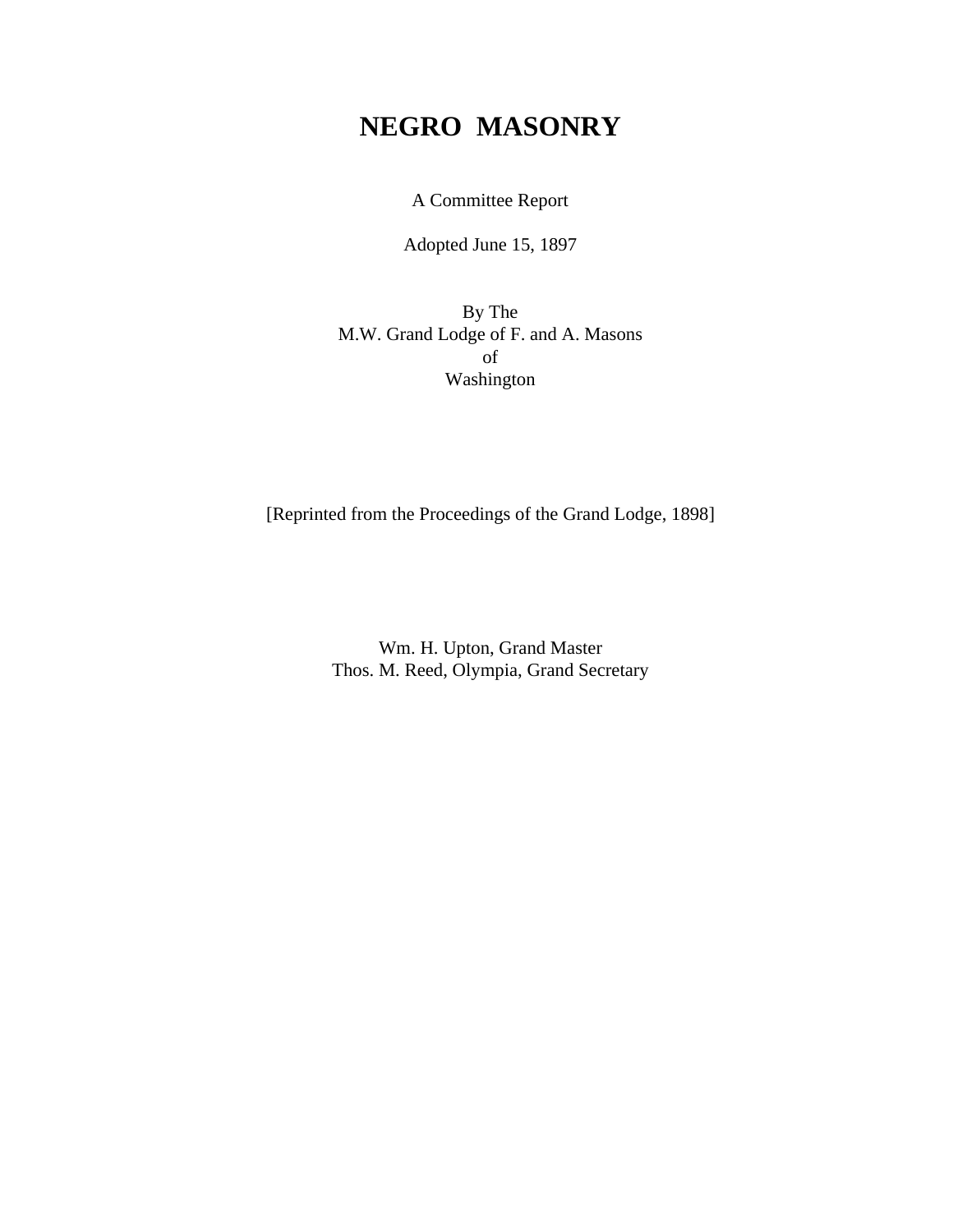# **NEGRO MASONRY**

### **Report of Special Committee**

Brother T.M. Reed, for the Special Committee appointed at the last annual session of the Grand Lodge (Proceedings, 1897, p.188) to report upon a communication received from certain persons claiming to be Free and Accepted Masons of African descent , and alleging their legitimacy in that regard, submitted the following report, which he stated had been prepared by Brother Wm. H. Upton and was most heartily concurred in by the other members of the Committee. On motion, the report, including the resolutions proposed by the committee, was adopted, the vote being almost unanimous:

#### *To the M.W. Grand Lodge of Washington:*

At our last annual communication a petition, in the form of a letter address to this M.W. Grand Lodge by Gideon S. Bailey and Con A. Rideout, was referred to this committee, with instructions to report in relation thereto, at this time.

In the letter, the writers claim to be Free and Accepted masons of African descent, and members in good standing of Lodges in the United States existing by authority originally derived from the Grand Lodge of England. Their communication is respectful in tone and couched in familiar Masonic phraseology; it correctly states certain fundamental principles of masonry which the writers deem pertinent to their prayer; and breathes, throughout, the spirit of our Institution. Its burden is comprehended in its prayer, that this M.W. Grand Lodge devise some way whereby we (the writers of the letter) as true, tried and trusty Masons, having been regularly initiated, passed and raised, can be brought into communication with, and enjoy the fraternal confidence of the members of the Craft in this State.

Inasmuch as the writers also urge that, as Afro-Americans, their claim to consideration in not less than that of the Kanaka, the Arab, the Egyptian or other races whom we freely recognize as brethren, there would be no impropriety in the Grand Lodge s expressing what we have no doubt is the emphatic opinion of all its members: That Masonry is universal, and neither race nor color can legitimately be made a test of worthiness to share in its mysteries. But for the Grand Lodge to do this, and stop there, would be to give these petitioners a stone where they ask for bread; for what they really seek is recognition of the right of the bodies in which they were initiated to make Masons. In other words, they raise the large question of the legitimacy of the so-called Negro Masonry of the United States.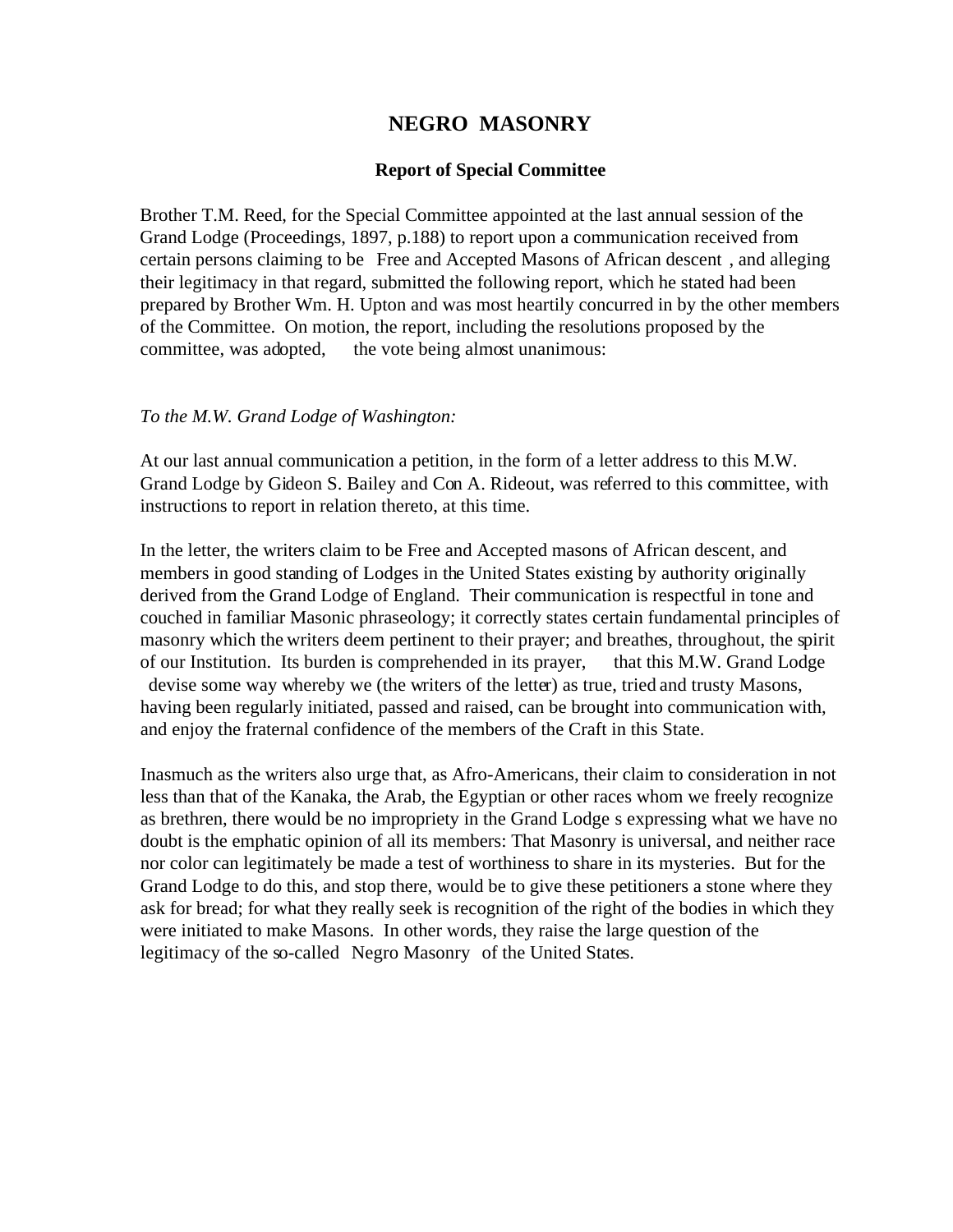## **PRELIMINARY QUESTIONS**

Your committee deemed it its first duty to ascertain who the petitioners were, and whether they were entitled to be call Masons, even from the standpoint of the Negro Lodges. We learned that both are reputable citizens of this State, residents of Seattle. Mr. Bailey was formerly a Justice of the Peace in King County, and Mr. Rideout is a practicing attorney. Mr. Bailey s Masonic standing from the standpoint of Negro bodies is unexceptionable. He received the degrees in a Lodge chartered by the (colored) Grand Lodge of Illinois; the latter body was formed by Lodges chartered by the (colored) Grand Lodge of Ohio; and the latter by Lodges chartered by the (colored) Grand Lodge of Pennsylvania, a body which was formed in 1815 by Lodges existing by authority derived from PRINCE HALL, of whom we shall speak further, presently.

Mr. Rideout appears to have been initiated in a Lodge chartered by the (colored) Grand Lodge of Florida. The latter owed its origin to the Hiram Grand Lodge of Pennsylvania, which we shall mention later on.

Being satisfied that the petition comes from men who are acting in good faith, and is entitled to respectful consideration, your committee found themselves confronted at the outset by the question whether a Grand Lodge is the body to which this application should have been made. Without answering this question in the negative, and, indeed, not ignoring the fact that Grand Lodges have not infrequently appeared to consider themselves authorized to dispose of questions like those presented by this petition, your committee are inclined to doubt whether the question whether a particular man shall be recognized as a brother Mason does not fall to the Lodge rather than the Grand Lodge to decide in the first instance, if not to the individual Mason rather than to the Lodge. If a stranger applies to visit one of our Lodges, he is examined by a committee of two brethren; and, upon their judgement as to his standing, he is admitted, if admitted at all. And it is no uncommon experience for an individual Mason to be called upon to decide for himself whether a stranger who hails him has the right to claim the name of brother. Without pressing this question further, your committee would express a doubt whether a mere majority vote of the Grand Lodge upon what is largely a question of history and a matter of opinion, ought to bind each individual Mason of the Grand Jurisdiction either, on one hand, to spurn one who is in his judgement a true and lawful brother, or, on the other, to converse Masonically with one who he honestly believes to be a clandestine Mason.

The question of the legitimacy of the Lodges among the colored men of the United States is no new one. It has been warmly and ably discussed from time to time; and was quite fully examined over twenty years ago, when a proposal in the (white) Grand Lodge of Ohio recommended by the Grand Master and favorably reported by the committee to which it had been referred to recognize as a lawful body the negro Grand Lodge which has existed in that State since 1849, was defeated by a very slender majority. Hence your committee have not approached the subject as a new one, or as one with which we were unfamiliar. At our first conference, soon after our appointment, we discovered that all three of us were practically of the same opinion upon the principal question involved, as a result of previous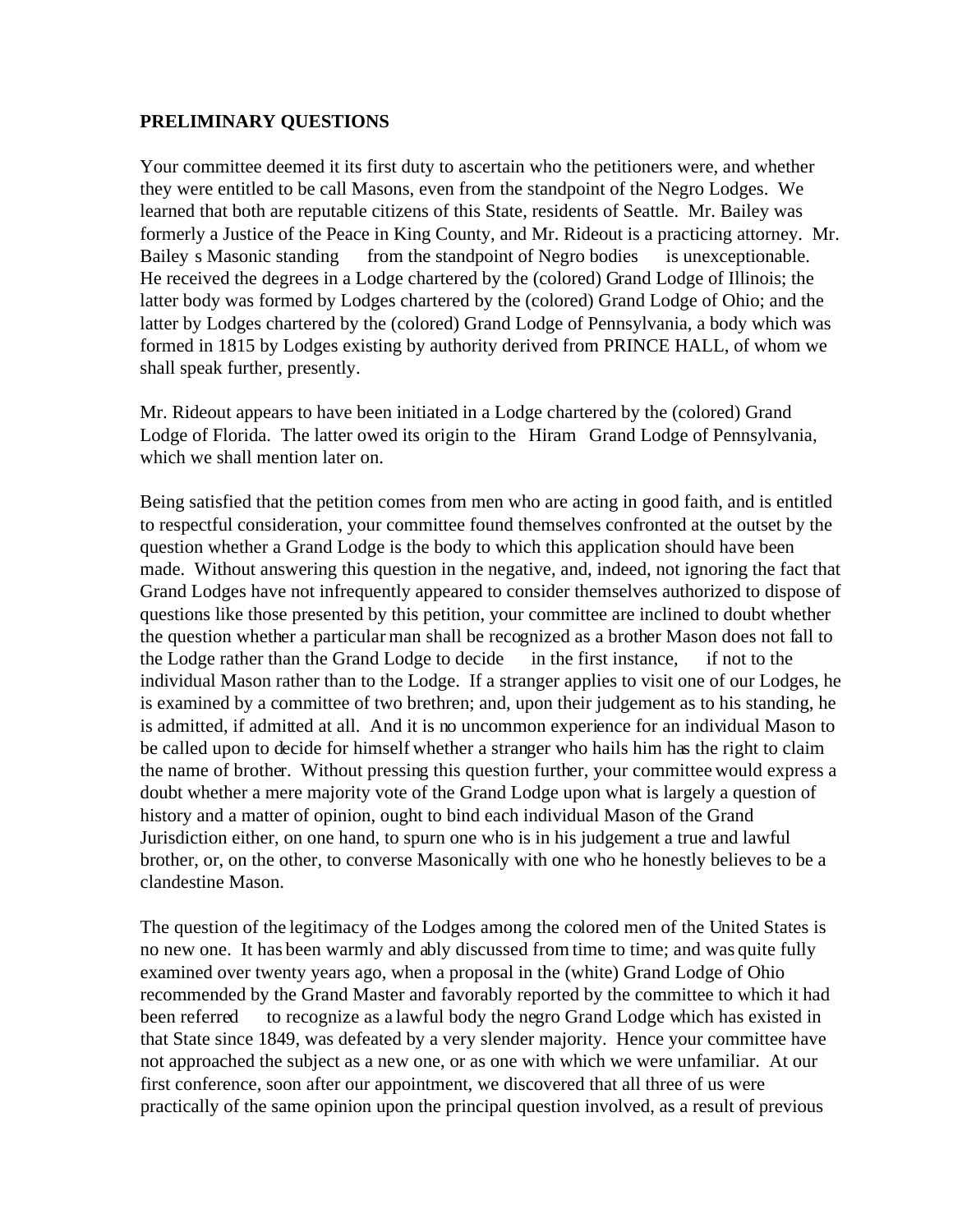study of the subject. Nevertheless, during the year we have refreshed our impressions by reviewing again the literature of the subject, and by further reflection.

# **ORIGIN OF THE NEGRO LODGES**.

The origin of Masonry among the negroes of the United States was as follows:

On march 6, 1775, an army Lodge, warranted by the Grand Lodge of England, and attached to one of the regiments stationed under General Gage, in boston, Mass., initiated Prince Hall and fourteen other colored of Boston, into the mysteries of Freemasonry. From that beginning, with small additions from foreign countries, sprang the Masonry among the negroes of America. These fifteen brethren were probably authorized by the Lodge which made them according to the custom of the day to assemble as a Lodge. At least they did so, but it does not appear that they did any work until after they were regularly warranted. They applied to the Grand Lodge of England for a warrant, March 2, 1784. It was issued to them, as African Lodge No. 459, with Prince Hall as Master, September 29, 1784, but not received until May 2, 1787. The Lodge was organized under the warrant four days later. It remained upon the English registry occasionally contributing to the grand Charity Fund until, upon the amalgamation of the rival Grand Lodges of the Moderns and the Ancients into the present United G.L. of England, in 1813, it and the other English Lodges in the United States were erased.

Brother Prince Hall, a man of exceptional ability, worked zealously in the cause of Masonry; and, from 1792 until his death in 1807, exercised all the functions of a Provincial Grand Master. In 1797 he issued a license to thirteen black men who had been made Masons in England to assemble and work as a Lodge in Philadelphia. Another Lodge was organized, by his authority, in Providence, Rhode Island. In 1806 these three Lodges joined in forming the African Grand Lodge of Boston now the Prince Hall Grand Lodge of Massachusetts and Masonry gradually spread over the land.

The second colored Grand Lodge, called the First Independent African Grand Lodge of North America in and for the Commonwealth of Pennsylvania was organized in 1815; and the third was the Hiram Grand Lodge of Pennsylvania. These three Grand Bodies fully recognized each other in 1847, by joining in forming a National Grand Lodge (now virtually extinct); and, as practically all the negro Lodges in the United States are descended from one or the other of these, we need pursue the history no further.

After this plain statement of universally admitted facts concerning the origin of the negro Lodges, brethren to whom the subject is a new one will no doubt be surprised to learn that many excuses for denying their regularity have been given.

In our opinion, the conclusions and sentiments that influenced the action of the great majority of those American Masons who have decided against the negro Masons after investigating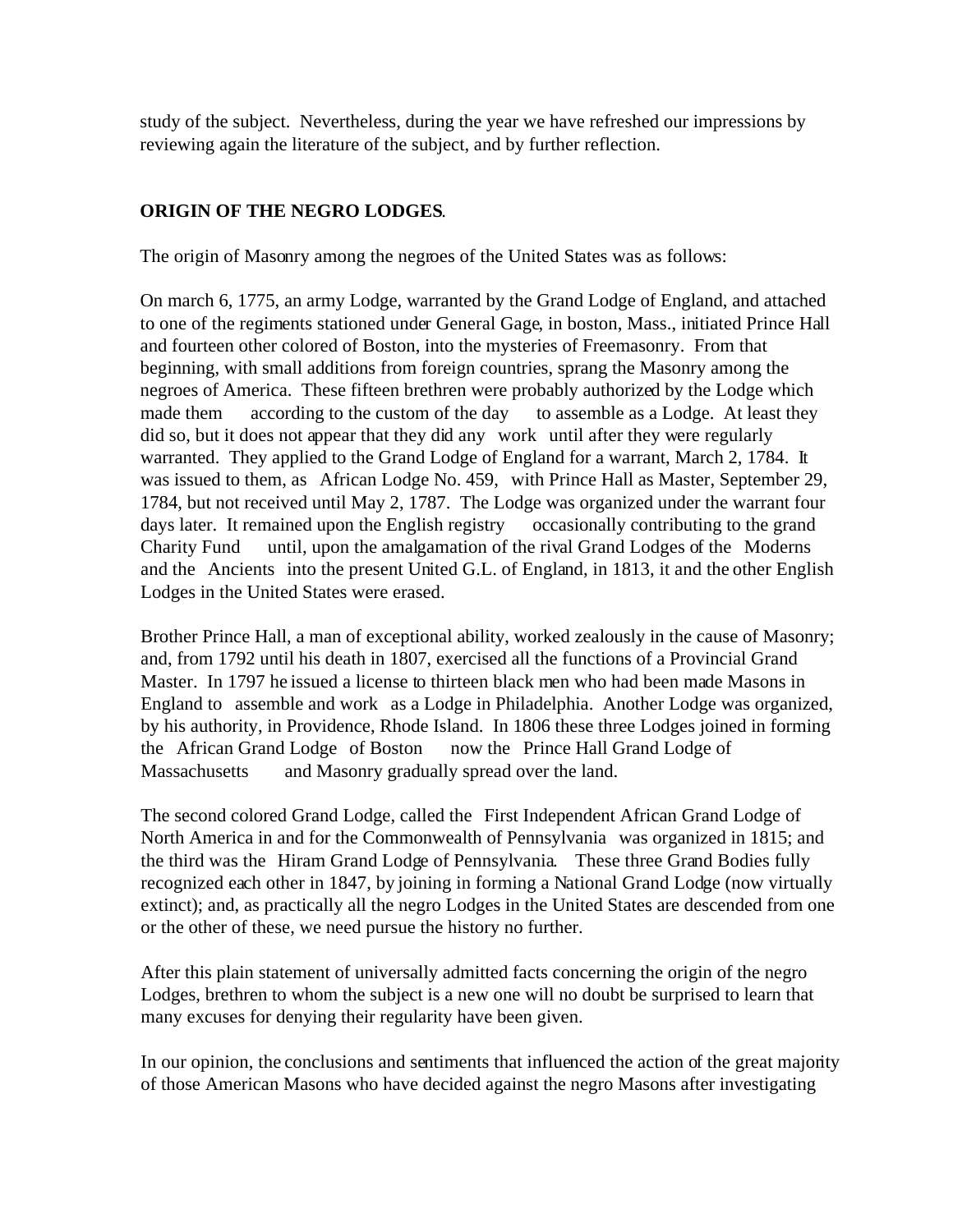their claims, are accurately expressed though with unusual frankness in the following extracts from a letter by our late brother, General Albert Pike, in 1875. Brother Pike said:

 Prince Hall Lodge was as regular a Lodge as any Lodge created by competent authority, and had a perfect right (as other Lodges in Europe did) to establish other Lodges, and make itself a mother Lodge. That s the way the Berlin Lodges, three Globes and Royal York, became Grand Lodges.

 I am not inclined to meddle in the matter. I took my obligations to white men, not negroes. When I have to accept negroes as Brothers or leave Masonry, I shall leave it.

Better let the thing drift. Apres nous le deluge.

# **OBJECTIONS TO THEIR LEGITIMACY.**

We have denominated the objections which have been urged against the regularity of the negro Lodges excuses rather than reasons, because, while some of them are plausible at first sight, or to those but slightly acquainted with the history and principles of Masonry, we do not think there is a single one of them that would have been seriously urged by wellinformed brethren but for the existence of the race antipathy which has for generations caused the white man and the black to remain at a seemingly perpetual distance in all social matters, that feeling which led Brother Pike, as we have seen, to refuse to be governed by the dictates of his own judgement as to their legitimacy.

It would be impossible, within the reasonable limits, to discuss all these objections. The literature of the subjects covers many hundreds of pages. It might suffice to say that, in the opinion of your committee, each objection has been fully met and completely answered, over and over again. Yet we deem it our duty to call the attention of the Grand Lodge to three of them which seem to be regarded as the most important by those who have opposed recognition, and seem to us to be the only ones which would be seriously urged in our day.

# **VALIDITY OF THEIR CHARTERS.**

First, admitting that Prince Hall Lodge, warranted by the Grand Lodge of England, was a regular Lodge, it is pointed out that it was only a Lodge, not a Grand Lodge; and it is claimed that, consequently, it or its Master could not authorize the formation of other Lodges. In answer to this we may say that it is by no means certain that Prince Hall was not de jure as well as de facto a Provincial Grand Master. Many circumstances indicate that he was; and, in the opinion of many, a stronger showing in that direction has been made out for him than for Henry Price of Massachusetts, through whom much of our own Masonry must be traced. But, without relying on that claim, we must remember that nineteenth century usages cannot always be safely applied as a test of the regularity of eighteenth century acts. As already intimated, instances are numerous where single Lodges developed into Mother Lodges; and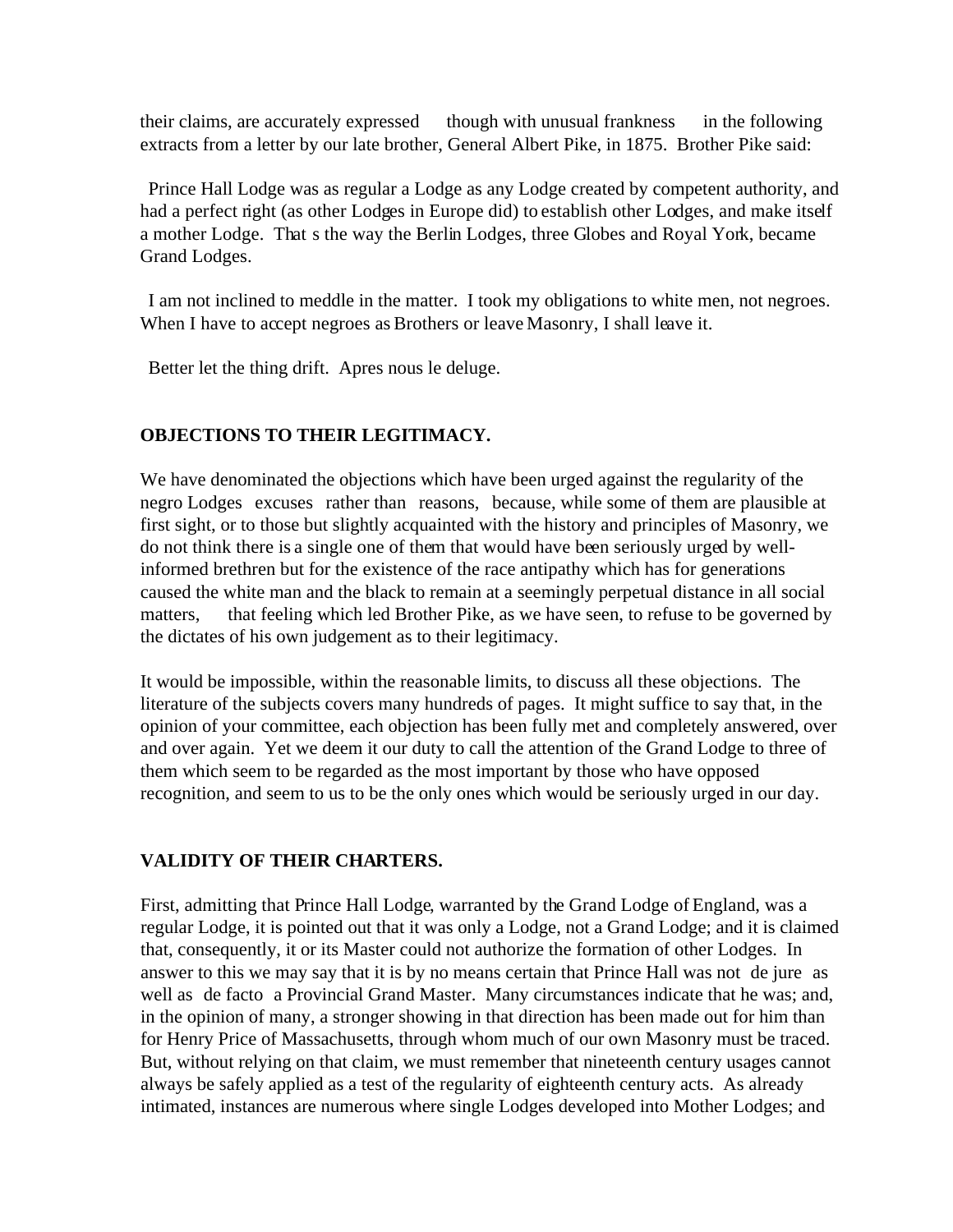cases are not wanting, in Europe and Asia, where individual Masons, on their own authority, set up Lodges which were afterwards universally accepted as legitimate. To give but a few illustrations out of many which might be collected:

In Scotland, Kilwinning Mother Lodge continued to warrant Lodges long after the Grand Lodge of Scotland was organized.

In 1747 the Grand Lodge of Scotland recognized Lodges formed in Turkey by one of her Past Grand Officers, on his own personal responsibility.

In the History of the Grand Lodge of Virginia, Brother John Dove says:

 We have also evidence from the records of Falmouth Lodge, in Stafford County, that in the absence of a warrant from any Grand Lodge, the competent number of Master Masons being met and agreed, acted under this immemorial usage, only asking the nearest Lodge in writing, and which document operated as their warrant, as will be seen by the records of Fredericksburg Lodge No. 4 in granting this privilege to the Masons in Falmouth. We are also justified in inferring that the military traveling Lodges may have in many instances imparted the degrees of Masonry to persons of respectability residing at or near their place of encampment, and on leaving gave them a warrant to confer these degrees on others in lieu of a certificate of enrollment.

At the formation of the Grand Lodge of Virginia, this Fredericksburg Lodge was not able to claim a chartered existence prior to July 21, 1758; yet before that it had made George Washington a Mason in 1752, and had empowered five brethren to form Botetourt Lodge at Gloucester Court House. This Botetourt Lodge, which had no other warrant until 1773, joined in forming the Grand Lodge of Virginia, from which the Grand Lodge of Washington is descended.

In a letter dated in 1783, the Secretary of a Lodge at Halifax, Nova Scotia, advised a brother against forming a Lodge under an obsolete Army warrant, and to wait for a new warrant, adding:

 In the meantime I am ordered to acquaint you that you may at any time have from the Lodges here a dispensation which will answer all the ends of a warrant. In 1752, certain brethren in Boston, supposed to have been Scottish or Ancient Masons, finding themselves ignored by the Moderns , formed a Lodge upon the authority of immemorial usage prior to 1721, and without any external authority whatsoever. They received a charter from the Grand Lodge of Scotland in 1760, becoming the St. Andrews Lodge, but it is known that they made Masons in 1753 and 1758. This Lodge furnished to the Massachusetts Grand Lodge its first Provincial Grand Master, the ever-illustrious General Joseph Warren who fell at Bunker Hill.

Other instances might be cited, but we think we have given enough examples to show that usages prevailing a century ago by which, of course, the validity of Prince Hall s acts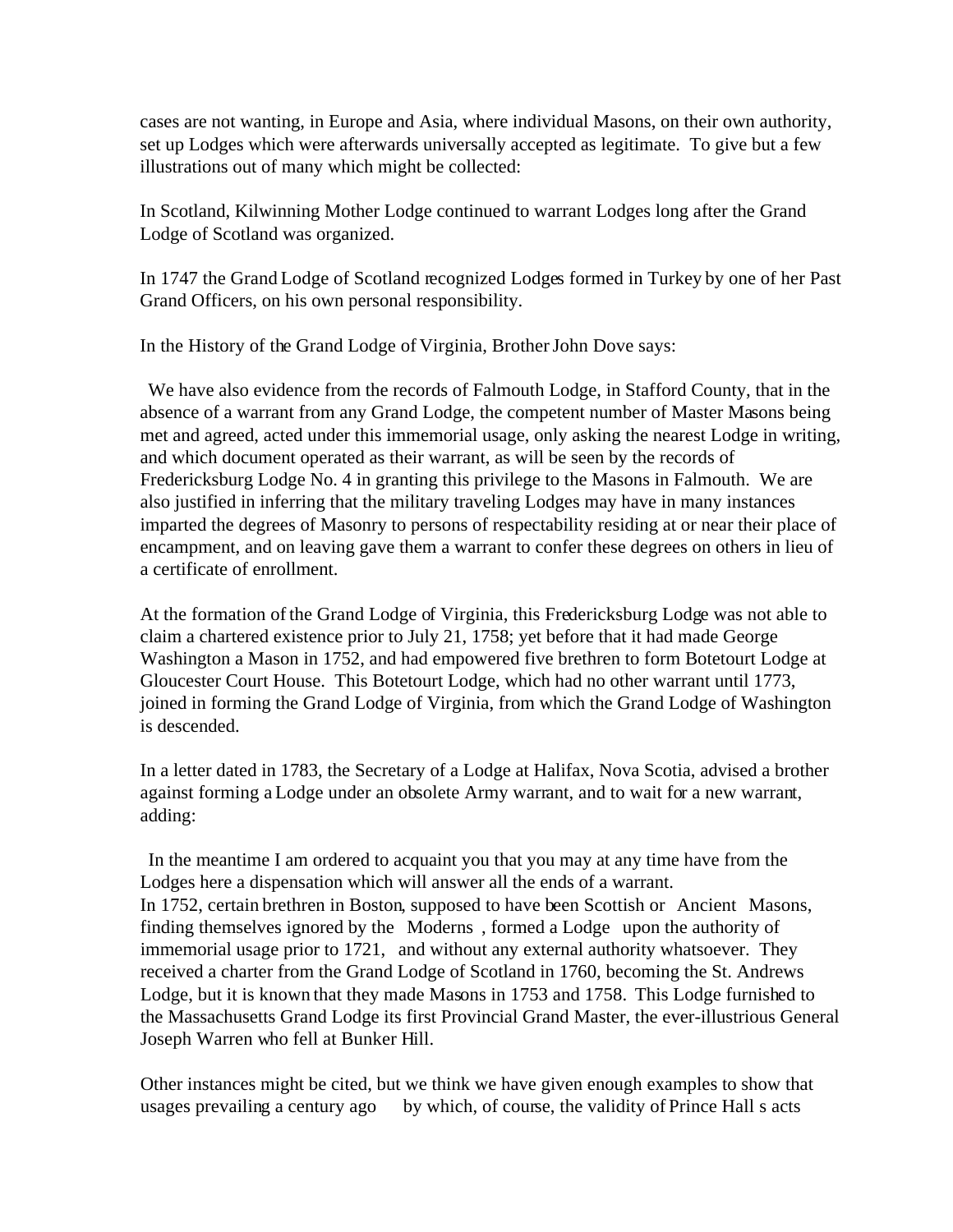must be tested differed radically from those of today. It may be well to bear in mind, also, that every one of the Lodges in England which in 1752 formed the Grand Lodge of the socalled Ancient Masons to which nearly every Grand Lodge in the United States except the negro Grand Lodge can trace its descent, in whole or in part was formed in defiance of the regulation of 1721 which declared the Grand Mater s warrant necessary to make a Lodge regular.

In fine, we think a recent writer Brother George W. Speth, editor of Ars Quatuor Coronatorum , states an incontrovertible historical fact when he says:

 That throughout the last century, and well into this, lodges have been formed by British Masons without the previous consent or authority of the Grand Lodge or of the Grand Master..... neither have the founders of such lodges ever been censured for their irregularity of conduct.

In brief, we do not think that a rule which is not immemorial but was slowly developed among the white Masons, can be successfully invoked, a century after the event, to overthrow Lodges formed by Prince Hall among people of another race.

# **INVASION OF JURISDICTION.**

The second objection which we shall notice is, that the existence of Negro Lodges is in contravention of the American Doctrine of Exclusive Grand Lodge Jurisdiction. But what if it is? The Grand Lodge of Washington has repeatedly expressed its adherence to that doctrine, sometimes perhaps in stronger terms than it would now use, in view of the wider diffusion of knowledge of the details of Masonic History; but it has never asserted that the doctrine is a Landmark. Its very name the American doctrine shows that it is not. We might dismiss this objection with the remark that the notion that two regular Grand Lodges may not lawfully exist in the same State is a modern one which originated in this country at a comparatively late date, and has never been accepted in the British isles or on the continent of Europe; and, in the opinion of your committee, cannot justly be applied to test the regularity of bodies formed at a time when the doctrine was a novelty, and by a race who had not accepted it.

In England, from 1725 to 1813 there were always two Grand Lodges, and at times there were three or four. In Scotland there were for years a Grand Lodge and a Mother Lodge. In early Irish History we find two Grand Lodges. In Prussia alone there are now and long have been three, dwelling together most amicably; and in all Germany eight or nine. In New York there have been three; in South Carolina two. There were two in Massachusetts prior to 1792; not to cite innumerable other instances. The doctrine appears to have originated though in a much milder form than it is now put in certain resolutions passed by one of the rival Grand Lodges in Massachusetts in 1782; and one of its most ardent advocates Past Grand Master Gardner of Massachusetts claimed that by that resolution Massachusetts set the example of a revolution in masonic government.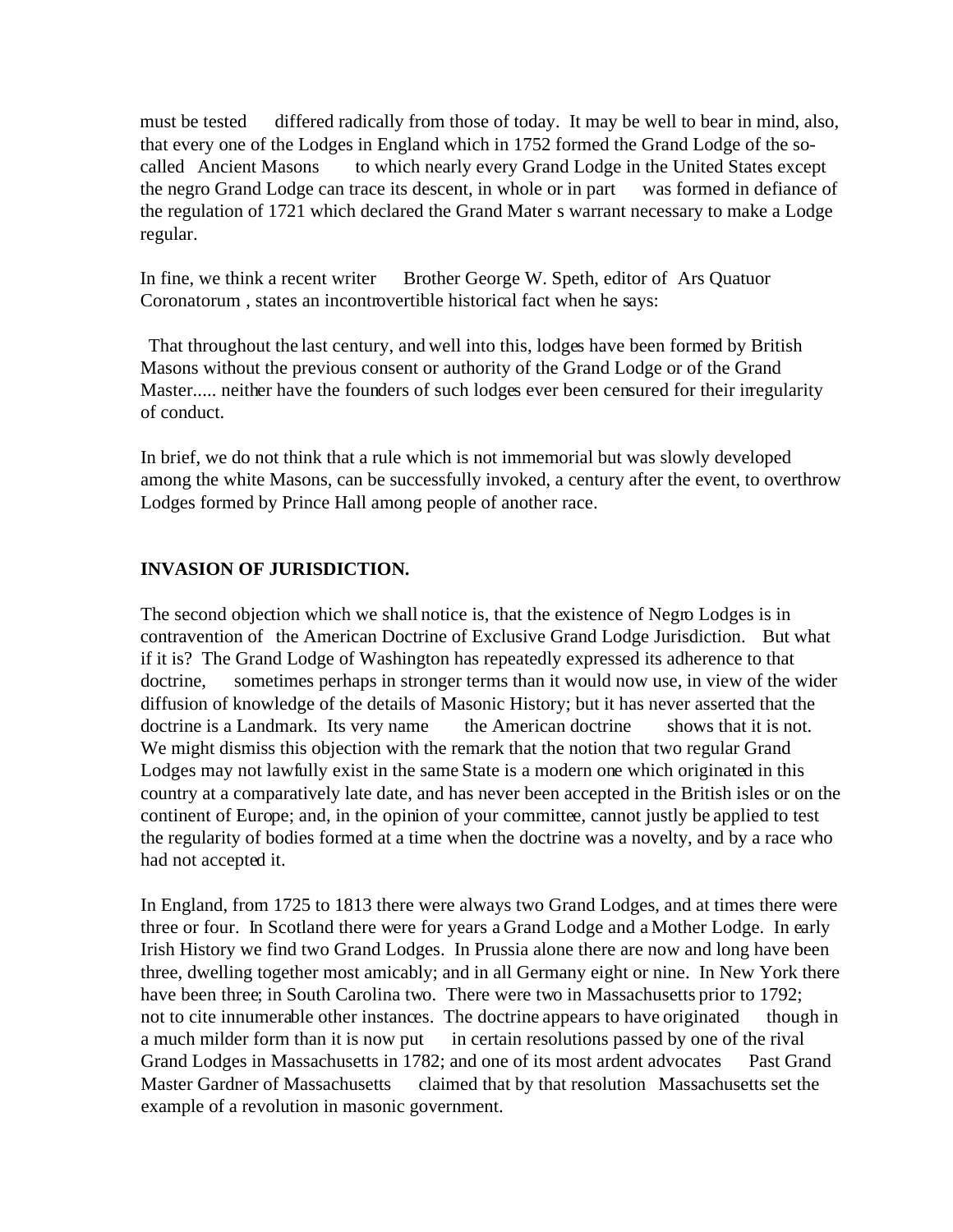Being then, not a landmark, but the result of a revolution from ancient usage, it seems evident to your committee that this doctrine cannot be justly or logically applied to test the regularity of the negro bodies. But the colored men suggest the further argument, that as the white Grand Lodges have always ;practically confined their operations to the white race, and the colored Grand Lodges to the black, the law has not been broken, and there has been no real invasion of jurisdiction. It must be admitted that, as used by the fathers, the term Jurisdiction of a Grand Lodge meant jurisdiction over its own Lodges and their members, not jurisdiction over land.

## **FREE OR FREEBORN**  .

The third and only other objection which your committee deem worthy of special notice relates to one of the practices of the Negro Lodges: They use the word free where we use the word freeborn, in testing the qualifications of a candidate.

There is no written law of this jurisdiction requiring candidates to be free-born ; nor do we know of any case where one of our Lodges has tested a candidate as to his status at birth. A single clause in our ritual contains our only allusion to the subject.

Your committee, both by their early training and by what appears, from the manuscript Constitutions, to have been the usage of the fathers for three centuries, are very strongly predisposed to the idea that only the freeborn should be made Masons. But it must be admitted that the earliest Masonic manuscript that has escaped the devouring tooth of time, the Halliwell or Regius poem, not only designates the qualification as free, not freeborn, but joins with its only rival, in point of age, in assigning for the rule a reason which applies to the former word only; namely, that if a slave should be made a Mason his master might come to the Lodge and demand his surrender, and dire consequence even manslaughter might ensue: for, as the regius MS. aptly observes,

> Gef yn the logge he were y-take, Muche desese hyt mygth there make, --- --- --- --- --- --- --- --- --- --- --- --- --- For alle the masonus that ben there Wol stonde togedur hol y-fere.

But not relying alone upon claims to be drawn from these ancient documents, our colored brethren are able to point to at least one notable champion of their practice. For in 1838 the Grand Lodge of England struck the word freeborn from its list of qualifications of candidates and substituted the word free.

In view of this action of the part of a jurisdiction which we regard with peculiar reverence and affection, he would be a hardy man who would denounce this practice of the negro Masons as placing them beyond the pale of Masonry.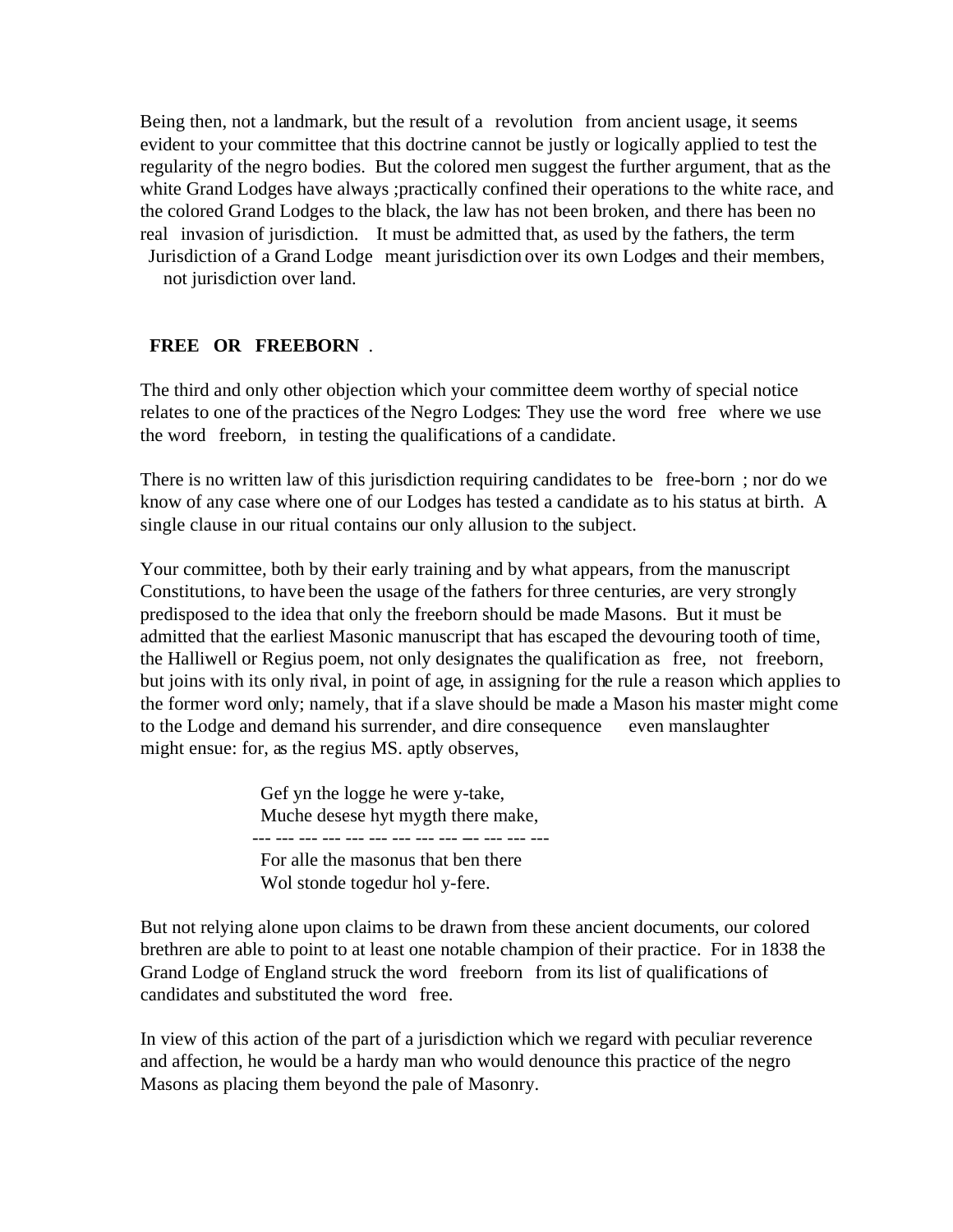And, whatever may be the true rule, even without the example of the Grand Lodge of England, we think our colored friends might successfully rely upon the plea that where one not possessed of the proper qualifications is initiated, he is nevertheless a Mason. Where women, or minors or maimed men have been initiated, this rule has not been universally acknowledged; but we think it the better one and the one supported by the weight of authority. But and we take no pleasure in mentioning it in the too common case of the initiation of men who are lacking in the internal the moral and intellectual qualities that fit a man to be made a Mason, the rule has been unquestioned.

Other objections to the legitimacy of the negro Lodges have been urged; but in the opinion of your committee they are all based upon erroneous ideas of fact or law, and have been refuted so often that the time of this Grand Lodge should not be consumed by a discussion of them in this report.

# **CONCLUSIONS AS TO THEIR LEGITIMACY.**

What wed have said has prepared the Grand Lodge for the statement that the opinion of this committee is that persons initiated in so-called Negro Lodges which can trace their origin to Prince Hall, or Prince hall Lodge, No. 459, are as fully entitled to the name of Masons and to brotherly recognition as any other Masons in the world.

This opinion is shared by a great many distinguished Masons who have studied the subject. It is evidently the opinion of Robert Freke Gould, who says, in his monumental History of Freemasonry :

 I am inclined to think that the claim of the Black Mason to be placed on a footing of equality with the White one, is destined to pass through a somewhat similar ordeal in America to that which has been (in part) undergone by the famous Jewish question in Germany.

It was the opinion of the German historian Findel, who became the representative in Europe of the negro Grand Lodges.

Brother Albert Pike s views we have already quoted.

Brother Theodore S. Parvin wrote, more than twenty years ago:

 My opinion is that the negroes can make as good a show for the legality of their Grand Lodges as the whites can... I think we had much better acknowledge them than to blend them into our organizations.

Grand Master Griswold of Minnesota uses these words: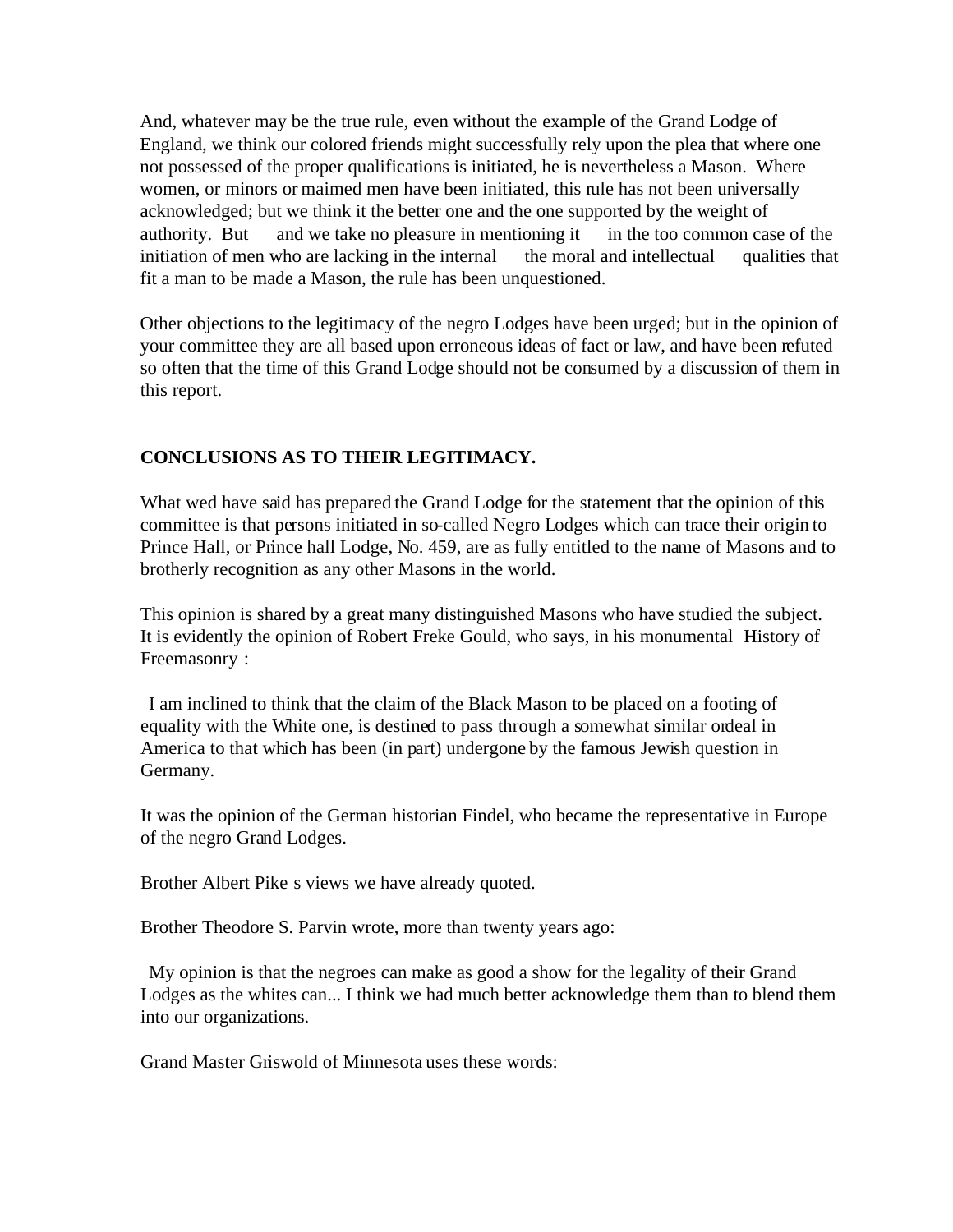I am satisfied that the so-called irregularities attending the organization of the first colored Grand Lodge in this country were fewer in number and of less importance than those pertaining to some other American Grand Lodges Grand Lodges now venerable with age, to who we look with feelings of reverence.

These quotations, from men who have stood high as Masonic Jurists, might be multiplied indefinitely; but we think we have cited enough to show that our views are not singular or novel.

We may add that some, at least, of the Negro Grand Lodges are recognized by many Grand Bodies in Europe; and that it is known that their work is identical with ours in all essential particulars; that they include many of the best men among our colored fellow-citizens; and that their contributions to Masonic literature are creditable, and in some instances, notable.

## **THEIR RIGHT TO VISIT.**

Under these circumstances, we think the prayer of the petitioners should be granted, if practicable. The prayer is that the Grand Lodge devise some way whereby they may be brought into communication with their white brethren. We do not construe this prayer as asking that the harmony of our Lodges be disturbed by the admission of unwelcome members or visitors. If we did, we should not hesitate to say to the petitioners that the doctrine that no Man can be enter d a Brother in any particular Lodge, or admitted to be a Member thereof, without the unanimous consent of all the Members of that Lodge then present, is so well rooted in this jurisdiction, and, even when extended to the case of Masons desirous of visiting our Lodges, has been found so productive of that Harmony which is the strength and support of all institutions, more especially this of ours, that we are satisfied that no proposal to dispense with the requirement of unanimous consent before Masons made in Negro Lodges shall be received, either as Members or visitors, would be tolerated in this Grand Lodge.

## **THE HARMONY OF THE CRAFT.**

There is another question which, in our opinion, ought not to be overlooked in determining the matter under consideration; namely, would a recognition of the rights of these petitioners disturb the harmony of our Lodges, or that existing between us and other Grand Jurisdictions? Of course, none but prophets can do more than express an opinion on this point. Our opinion is that it would not. The experience of the last thirty-five years indicates that social intimacy is not desired by either race. The recognition of the equality before the law, of white men and black men has, if anything, diminished rather than increased their social intimacy; and we do not anticipate that recognition of their Masonic equality would reverse the manifest tendency of the two races to exist apart in friendly separation. The requirement of unanimous consent will bar each race from the Lodges of the other whenever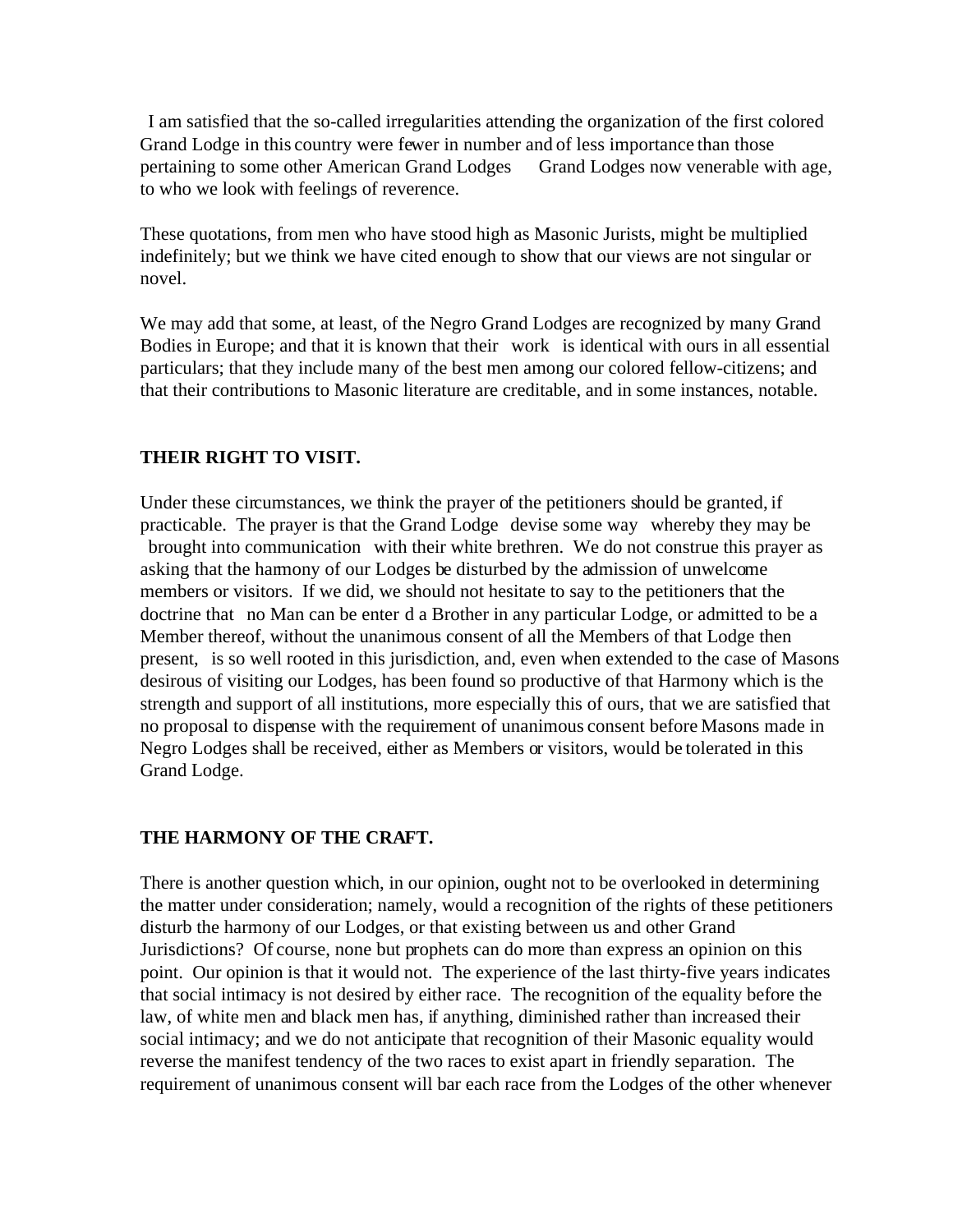objection exists; and, of course, no discord will arise where the desire for union is mutual and unanimous.

Nor do we think any friction with sister Grand Lodges is to be expected. A generation ago the situation was very different; but we think that if this Grand Lodge should refuse to longer ignore what seems to be plain facts of history and clear principles of Masonic law, at the present day its course would be universally applauded outside of the United States, and its right would not be seriously questioned in this country particularly when we bear in mind that no proposal to enter into relations with the Negro Grand Lodge is involved. This belief is confirmed by recent events. Within the last few years five American Grand Lodges have accorded recognition to the Gran Dieta of Mexico, a body organized by men whose Masonic pedigree is not to be compared with that of the negro Masonry of the United States, and one which, at the time some of these recognitions were accorded, was tolerating practices which are almost universally held to be in conflict with Masonic Landmarks. Nevertheless, although the step thus taken by sister Grand Lodges have been viewed with sorrow and regret by an overwhelming majority of the Craft throughout the United States and throughout the world, yet in no single instance has any unfriendly legislation against any of the five Grand Lodges been even suggested. And should this Grand Lodge in a nobler cause, and on behalf of brethren who have a greater claim upon us elect to take a step which would be as beneficent as it would be just to thirty thousand masons and eight million of our countrymen, we do not doubt that our Masonic right to do so will be unhesitatingly conceded, even by those who differ most widely from us in opinion.

But even were this not so, we do not doubt the determination of this Grand Lodge to judge with candor; and, at any cost, our ancient landmarks, and the ancient usages and customs of the Fraternity to preserve sacred and inviolable.

Hence, in the opinion of your committee, but one other subject remains to be considered: It is reasonable to expect that in the near future our colored brethren will desire to have Lodges in this great and growing commonwealth of Washington. If so, is it for the best interest of the Fraternity that their Lodges should be under the jurisdiction of this Grand Lodge or not?

Everything considered, your committee incline to believe that the time is not yet ripe for the union of our Lodges and theirs, under one Grand Lodge. But your committee are very clearly of the opinion that if this Grand Lodge does not desire to grant charters to Masons made in the Negro Lodges, their right to procure charters elsewhere and set up a Grand Lodge on their own should be recognized; and that such a Grand Lodge, if we practically force our colored brethren to establish it, ought so long as it limits its jurisdiction to men of the colored race to be fraternally recognized by this Grand Lodge as a legitimate body, within that limit.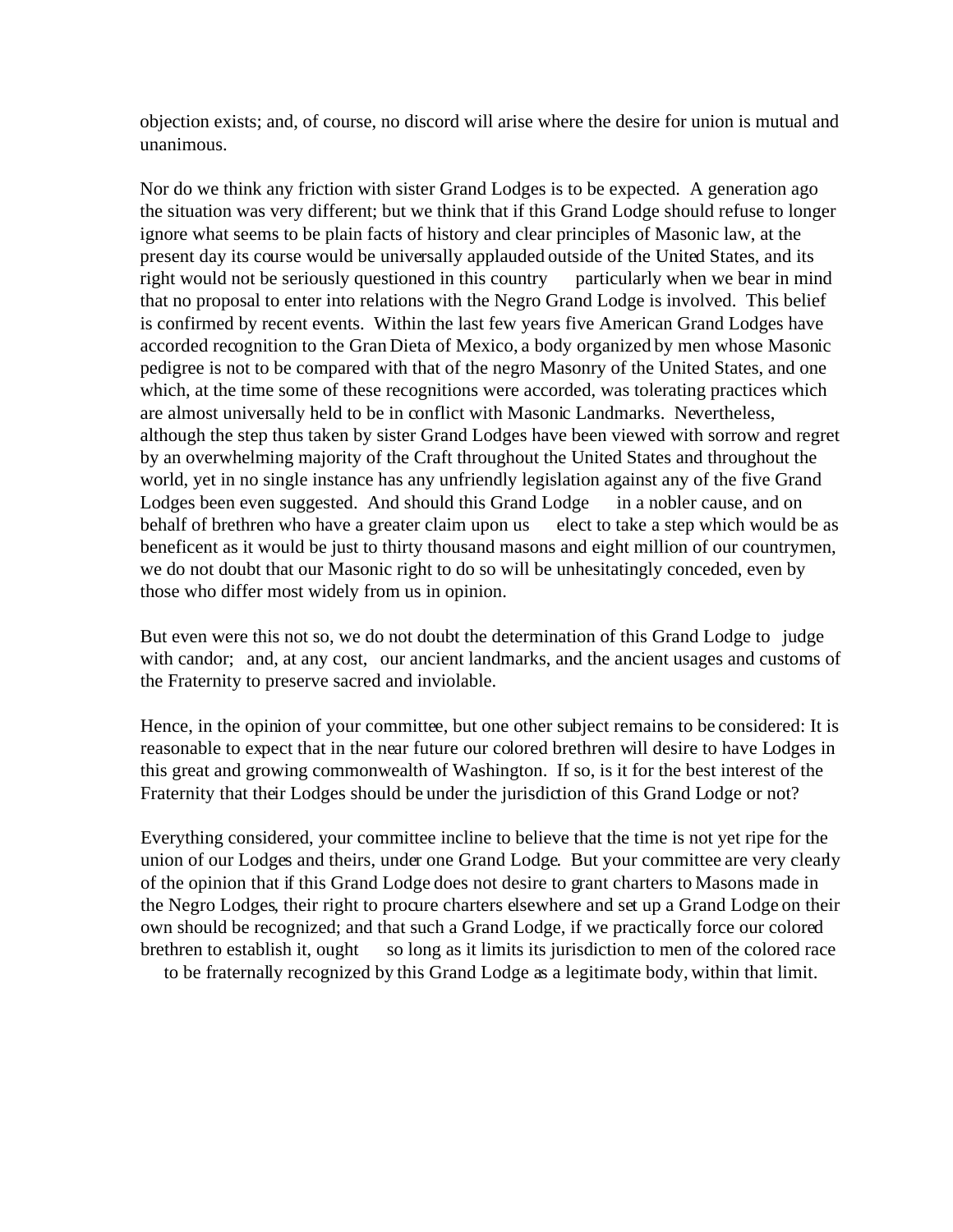#### **RECOMMENDATIONS.**

Having thus set forth our views upon the important subject submitted to us, your committee now submit to this M.W. Grand Lodge four resolutions, and recommend that they be adopted, to-wit:

**RESOLVED.** That, in the opinion of this Grand Lodge, Masonry is universal: and, without doubt, neither race nor color are among the tests proper to be applied to determine the fitness of a candidate for the degrees of Masonry.

**RESOLVED.** That in view of recognized laws of the Masonic Institution, and of facts of history apparently well authenticated and worthy of full credence, this Grand Lodge does not see its way clear to deny or question the right of its constituent Lodges, or of the members thereof, to recognize as brother Masons, negroes who have been initiated in Lodges which can trace their origin to Prince Hall Lodge, No. 459, organized under the warrant of our R.W. Brother Thomas Howard, Earl of Effingham, Acting Grand Master, under the authority of H.R.H. Henry Frederick, Duke of Cumberland, etc., Grand Master of the Most Ancient and Honourable Society of F. & A. Masons in England, bearing date September 29, A.L. 5784, or to our R.W. Brother Prince Hall, Master of said Lodge; and, in the opinion of this Grand Lodge, for the purpose of tracing such origin, the African Grand Lodge, Boston, organized in 1808 subsequently known as the Prince Hall Grand Lodge of Massachusetts, the first African Grand Lodge of North America in and for the Commonwealth of Pennsylvania, organized in 1815, and the Hiram Grand Lodge of Pennsylvania may justly be regarded as legitimate Masonic Grand Lodges.

**RESOLVED.** That while this Grand Lodge recognizes no difference between brethren based on race or color, yet it is not unmindful of the fact that the white and colored races in the United States have in many ways shown a preference to remain, in purely social matters, separate and apart. In view of this inclination of the two races Masonry being preeminently a social Institution, this Grand Lodge deems it to the best interest of Masonry to declare that if regular Masons of African descent desire to establish, within the State of Washington, Lodges confined wholly or chiefly to brethren of their race, and shall establish such Lodges strictly in accordance with the Landmarks of Masonry, and in accordance with Masonic Law as heretofore interpreted by Masonic tribunals of their own race, and if such Lodges shall in due time see fit in like manner to erect a Grand Lodge for the better administration of their affairs, this Grand Lodge, having more regard for the good of Masonry than for any mere technicality, will not regard the establishment of such Lodges or Grand Lodge as an invasion of its jurisdiction, but as evincing a disposition to conform to its own ideas as to the best interests of the Craft under peculiar circumstances; and will ever extend to our colored brethren its sincere sympathy in every effort to promote the welfare of the Craft or inculcate the pure principles of our Art.